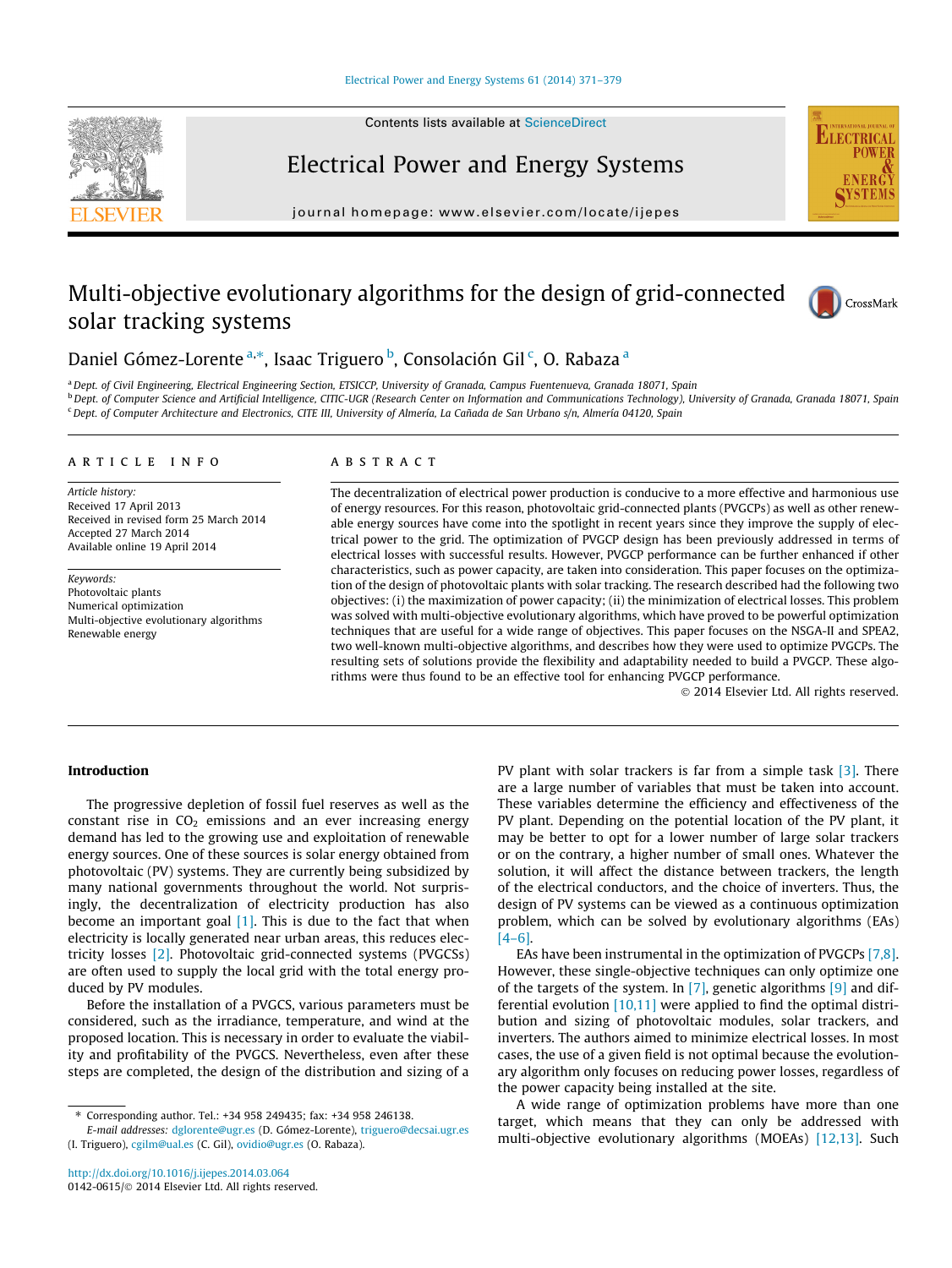algorithms have been effectively used to design both stand-alone PV systems and PVGCSs. In [\[14\],](#page--1-0) the MOEA known as NSGA-II [\[15\]](#page--1-0) was used to find the optimal design of hybrid PV-wind energy systems by formulating it as a multi-objective optimization problem. In [\[16\],](#page--1-0) the MOEA used was based on particle swarm optimization [\[17\]](#page--1-0) to optimize the environmental benefit and total net profit of the systems useful life. In [\[18\]](#page--1-0), by means of evolutionary multi-objective programming, objectives were formulated to maximize the expected technical and economic performance indicators for system design.

This paper proposes the use of MOEAs, which are able to maintain a balance between two or more goals and can perform well as powerful optimization techniques with several objectives. More specifically, our research focuses on two well-known multi-objective algorithms, called the NSGA-II and the SPEA2, and analyzes their capacity to optimize PVGCPs. The resulting solutions provide the flexibility and adaptability needed to build a PVGCP. These algorithms thus showed themselves to be an effective tool for enhancing the performance of PVGCPs.

To analyze the effectiveness of these techniques in the design of PVGCPs, several fields were studied as well as the response of each of the MOEAs applied to their optimization. The results are represented by curves or fronts on Cartesian axes showing the numerical values of the two objectives (installed power capacity and electrical losses). These sets of designs provided more flexible solutions that were in consonance with our needs and invaluable in choosing the optimal solution for our field.

The rest of the paper is organized as follows: 'Background' describes the background of PV systems and the MOEAs used; 'MOEAS for optimizing the design of PVGCPs with trackers' explains and justifies the use of MOEAs for optimizing PV plant design; 'Experimental framework and results' presents the experimental framework used in this research, discusses the results obtained, and provides an analysis of the convergence of each EA population. Finally, in 'Conclusions', we summarize the conclusions that can be derived from this study.

#### Background

'PV plants with trackers' gives an overview of the main features of PV plants with solar trackers and the MOEAs used. 'Strength pareto evolutionary algorithm' and Non-dominated sorting genetic algorithm' describe the main characteristics of SPEA2 and NSGA-II algorithms, respectively.

#### PV plants with trackers

The main components of a PV plant with solar trackers are the following: (i) the field where the PV plant will be installed; (ii) the trackers that will be distributed in this field; (iii) the PV modules on the monitoring structures; (iv) the inverters that convert direct current into alternating current; and (v) the electrical conductors that convey electrical energy from the PV modules to the inverters. The electrical losses in the transmission of electrical energy through the electrical conductors can be calculated with the expression in (1):

$$
P = 2 \cdot R \cdot I^2 \tag{1}
$$

where *I* is the intensity of current passing through a conductor, and R is the electrical resistance, which depends on the section s, length L and resistivity  $\rho$  of the conductor. In the case of copper conductors, this resistivity can take the value  $\rho =$  0.017241 $\frac{\Omega \cdot \text{m}^2}{\text{m}}$  ( $\Omega$  ohms and m meters  $[19]$ ). The variables are related as shown in  $(2)$ :

$$
R = \frac{\rho \cdot L}{s} \tag{2}
$$

The section of the conductor is determined by the intensity of the electrical current that it is able to carry and the allowable voltage drop for that section. In our case, the main condition defining the section of the conductor was the voltage drop. This is because the current through the conductors was much lower than the intensities that they were able to carry. Therefore, the conduction section was defined by the permissible voltage drop as shown in (3).

$$
\Delta V = \frac{2 \cdot LP}{\mu \cdot s \cdot V} \tag{3}
$$

where P is the electrical power flowing through the conductor,  $\mu$  the electrical conductivity of the copper conductor that depends on temperature but can take a standard value of  $\mu = 58.0 \frac{m}{\Omega \cdot m^2}$  and V the line voltage [\[19\]](#page--1-0).

The conductor length is determined by the distance from the tracking structure to the inverter. In a rectangular field, inverters are generally located at the geometric center of the field. Thus, once we know the distances from each of the tracking structures to the geometric center of the field and the electrical current flowing from each tracker to the inverter, it is possible to calculate the electrical (Joule) losses produced. Obviously, the most interesting configurations are those in which the current flow through the conductors is as low as possible and the voltage at which the current flows is as high as the inverter allows. The intensity and voltage are not only defined by the electrical parameters of the PV modules. They also depend on the various series–parallel associations within the tracking structures. Physical parameters of the PV modules, such as height and width, define the size of the tracking structures, defining the separation between them. It ensures that none casts shadows on surrounding structures. This evidently limits the number of trackers that can be installed in the field.

Moreover, the maximum installed power is calculated by adding the nominal power of each of the trackers installed on the ground. For this reason, there will be solutions in which the result of the first objective is very good, even though the number of solar trackers installed on the field is very low compared to the trackers that would fit on it.

#### Multi-objective algorithms

There are many types of multi-objective optimization algorithms [\[20\].](#page--1-0) This research used the SPEA2, and NSGA-II, two of the most widely used MOEAs in renewable energy optimization [\[21\]](#page--1-0), to optimize the efficiency of a PVGCP. Fig. 1 shows the basic structure of an MOEA. The following subsections briefly describe these two approaches.

#### **Objectives**

Each chromosome is associated with a two-dimensional objective vector. Its elements express the degree to which the following two objectives are fulfilled:

- 1: Generate initial population  $P_0$  size N
- 2: Evaluate  $P_0$
- $3: t = 0$
- 4: while (stopping criterion  $T$  is not satisfied)
- 5: Recombination  $P_t$
- 6: Evaluate  $P_t$
- 7: Select  $P_{t+1}$
- 8:  $t = t + 1$
- 9: end while